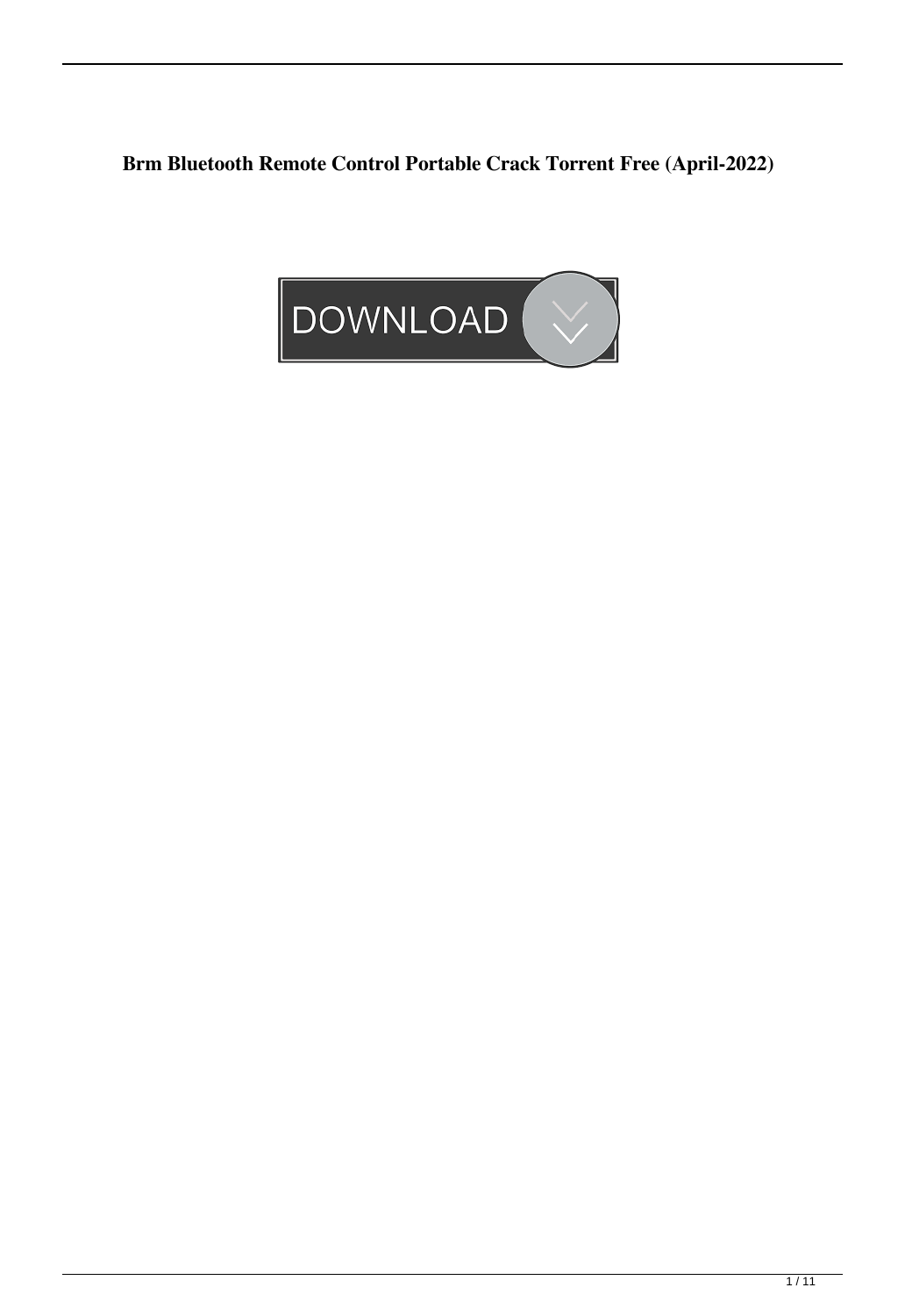Controls your computer's mouse, music player, DVD player and more with the J2ME compatible device in your pocket. Allows you to edit profiles to make them your own. Brm Bluetooth Remote Control Portable Download: \* Install and activate your bluetooth driver (make sure to activate hidden devices (usually located on the mouse device driver) before running the tool). \* Connect your phone and PC using the Bluetooth connection of your phone (the phone must be detected as a Bluetooth device).Alessandro Romanò Alessandro Romanò (born 3 February 1974) is an Italian film director and screenwriter. Biography He was born in Florence, Italy. He graduated at the Accademia di Belle Arti di Brera in 1998, before he began to develop his directorial career, starting with a documentary L'Appennino (2000), and then his first feature film Kiss Kiss Bang Bang (2005). In 2010, he shot his second feature film A Whole New World (2009) starring Jamie Foxx. Filmography His films L'Appennino (2000) Kiss Kiss Bang Bang (2005) A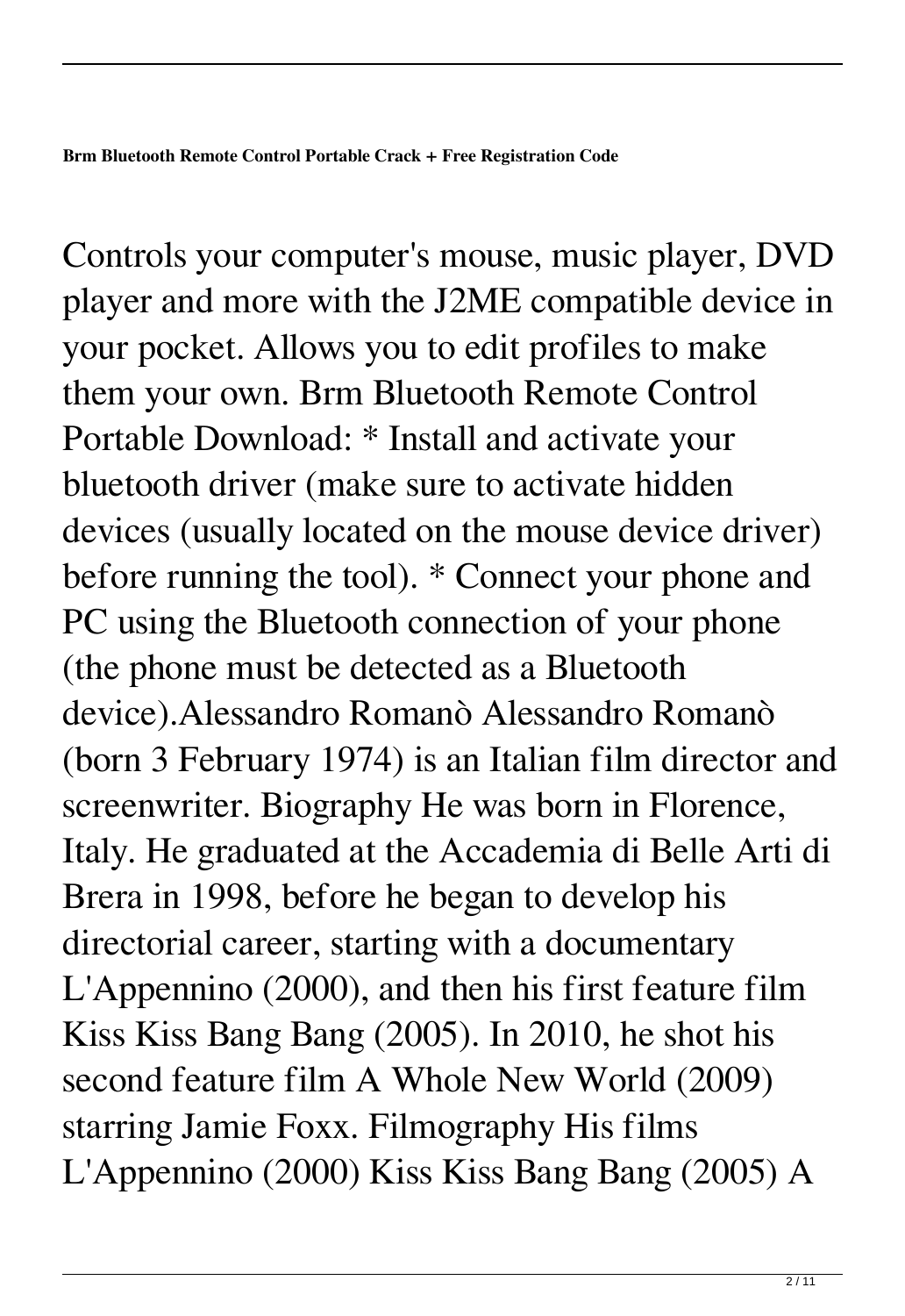Whole New World (2009) Pino e Paolo (2011) Gente di colore (2013) Kiss Kiss Bang Bang 2 (2018) References External links Category:1974 births Category:Living people Category:Italian film directors Category:People from FlorenceQ: Sort by date from GroupBy() - LINQ I have a method that uses GroupBy() to return a list of objects, but I want to sort by the date. Currently I have: var search List  $=$ (from searchQuery in searchQueryList group searchQuery by new { searchQuery.Field1, searchQuery.Field2 } into groups select new SearchList()

**Brm Bluetooth Remote Control Portable Crack + (2022)**

KeyMacro is an all-in-one free solution to create and manage Windows shortcuts on your desktop. With it, you can set keyboard shortcuts to anything you like and it's capable of working with multiple monitors. No matter what your Windows desktop shortcut, KeyMacro can help you achieve it with a single mouse click. KeyMacro consists of two main parts: a program itself and a Windows registry replacement that provides access to the registry and creates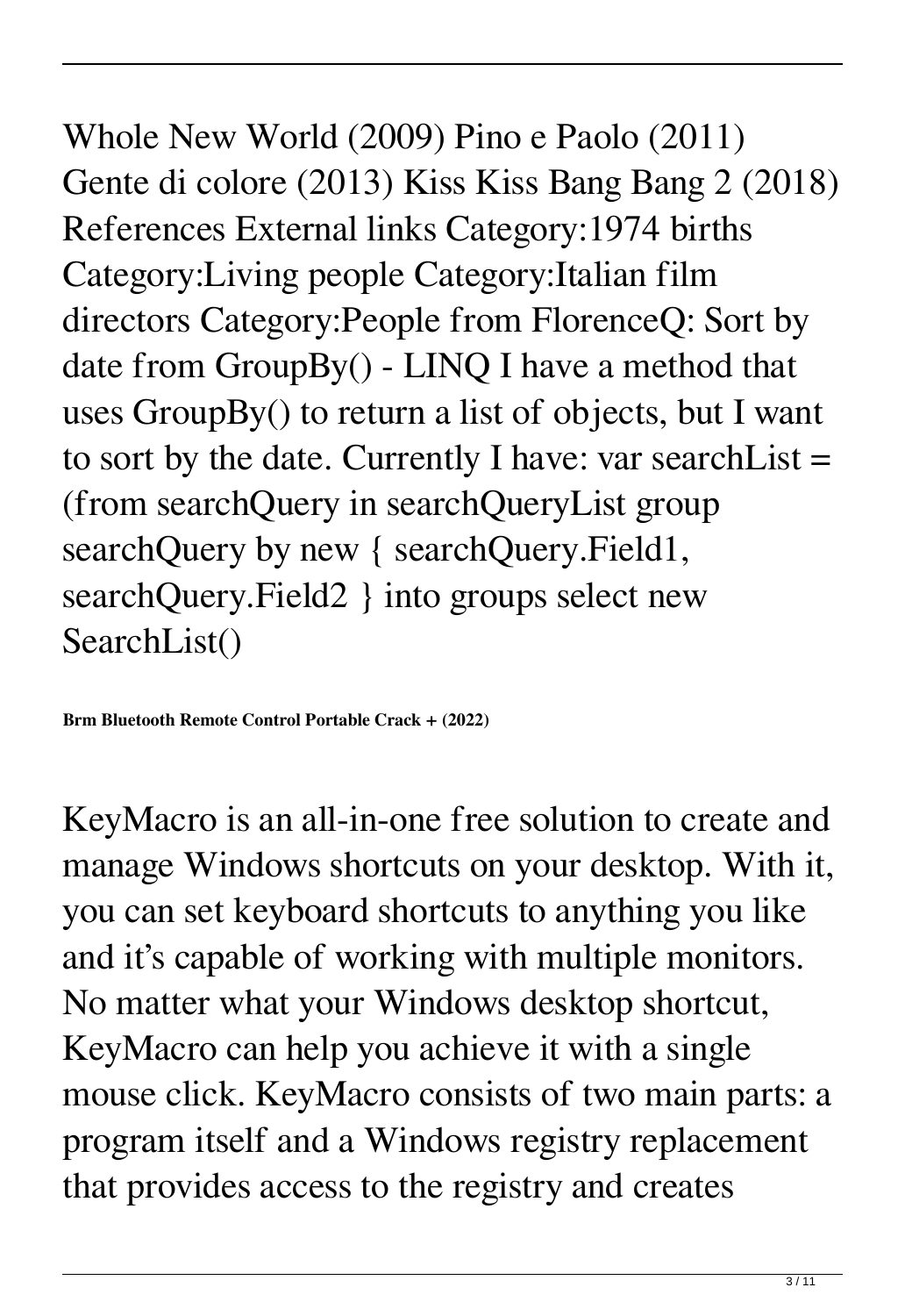shortcuts on a defined location. KeyMacro 1.0 is distributed as a single exe file and is about 4.1 MB large. The program has a fully functional Windows interface and provides a detailed help. KeyMacro can be used for Windows XP, Vista, 7 and 8 and there's no need to register the software. KeyMacro 1.0 OS Requirements: Windows XP or later What's New: 2.0: A number of bug fixes. Takes advantage of the latest Windows OS feature and makes it easy to add a Windows shortcut or any file to your taskbar. With a single click you can add a new shortcut, open a file or create a new folder from your current location, start the program or perform other actions with a double click. The software doesn't support any Windows button or hot key but it's still easy to use and has a simple interface. You can configure the shortcut as you like to perform any action and you can change the image, size and background color of the shortcut easily. You can place shortcuts on your desktop, taskbar or any place you like. You can also assign a keyboard shortcut to the taskbar button if you like and the program is capable of working with multiple monitors. You can also use the application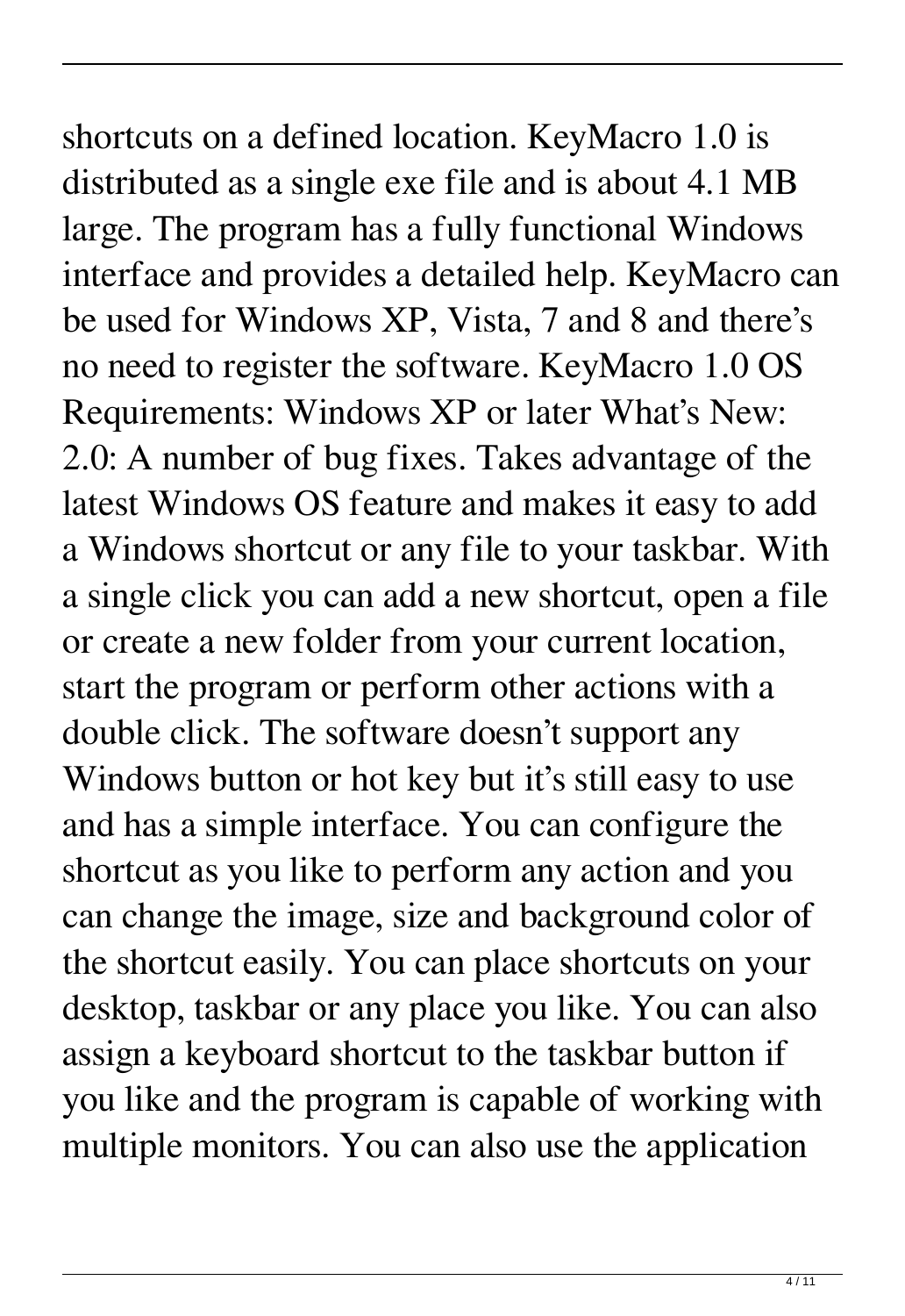to create new shortcuts in the background and it's possible to access the registry of Windows and create Windows shortcuts directly. KeyMacro is an easy to use and quite powerful freeware that adds a Windows shortcut to your desktop or anywhere else you like with a single mouse click. KeyMacro 1.0 OS Requirements: Windows XP or later What's New: 2.0: A number of bug fixes. Bluetooth Shortcut Maker is a free and easy to use utility that makes it possible to create and manage Windows shortcuts and start programs on your PC by using Bluetooth devices. With just a few clicks it is possible to add a new 77a5ca646e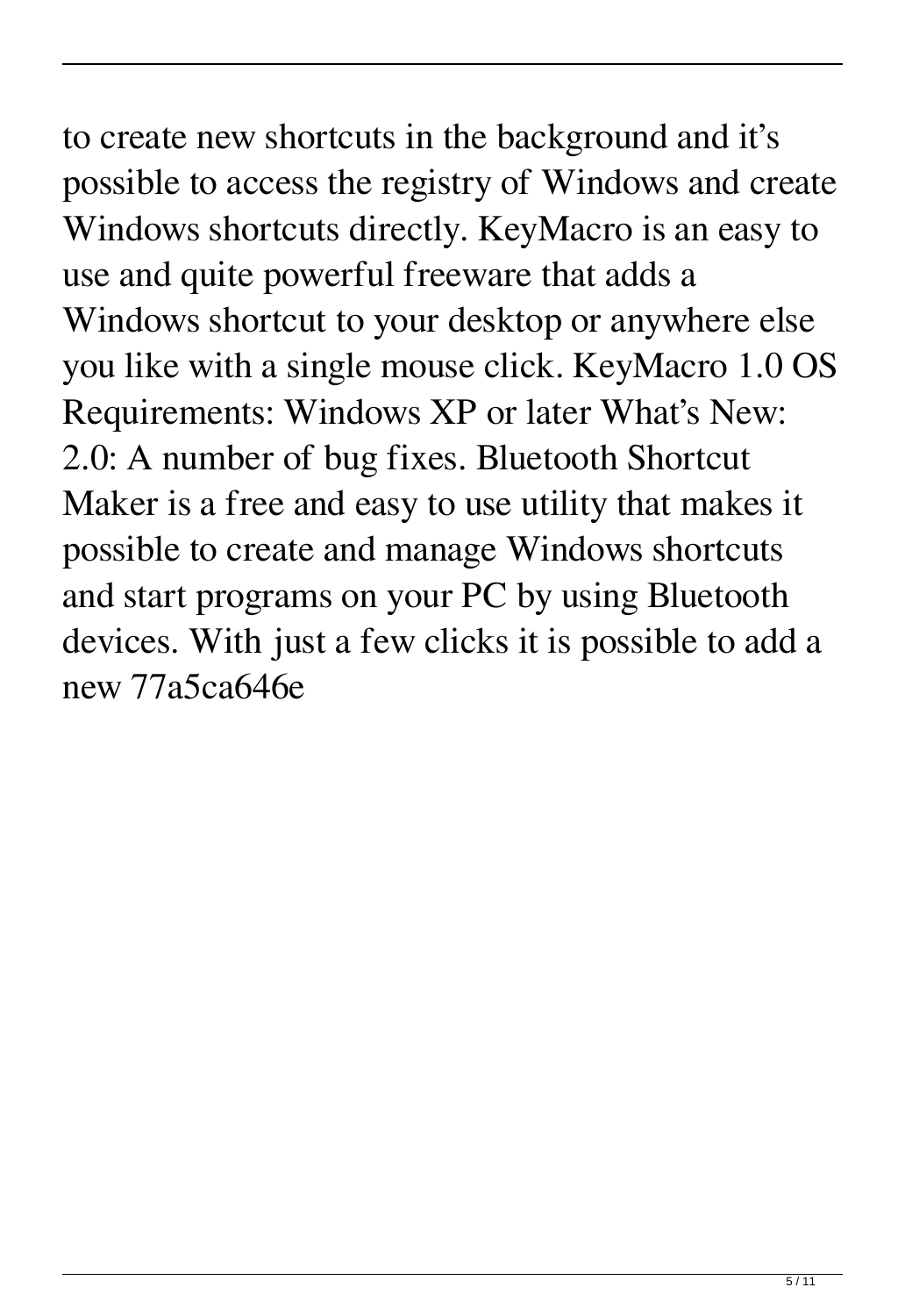The *j*2me wireless aria remote control is a simple and easy to use wireless remote control for your devices. Unlike other apps that require a third party adapter it uses the j2me device platform and is compatible with most devices. It works with j2me enabled cellphones and tablet devices as well as arduino. What's in the box: \* j2me wireless remote control arduino code \* apprar \* datasheet The app is free of charge and adware / malware are not included. You can download the j2me wireless aria remote control app and all the code from the links provided in the description. Description: This app will allow you to use android smart phones as wireless remote controls. You will need the apps: Bluetooth Remote Control - Bluetooth Remote Control Pro - Startup Remote Control - If you are not using any of these programs in the same app you will need the Bluetooth Core Profile API. Note: If you are using any of these programs in the same app you will not need the Bluetooth Core API. The developer is only using the free SDK provided by Google for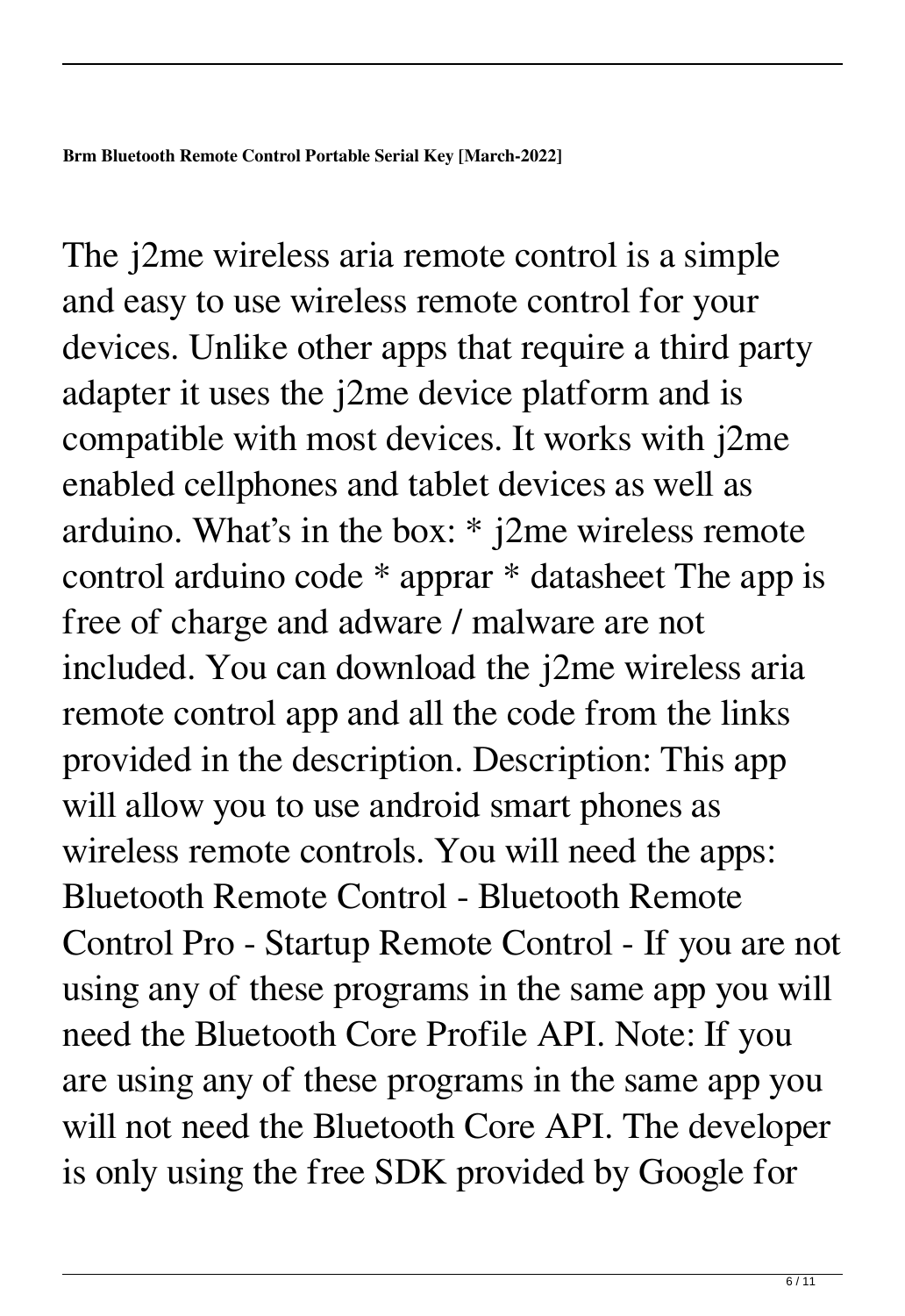this program. You are not able to unlock features. You need to register with j2modems.com to start using this app. Information: The program is not being updated or enhanced. If you find bugs or think something should be added or fixed you are welcome to make a bug report and / or send a pull request. Requirements: 1. You must be using bluetooth phone that support the bt remote control standard to work. 2. The bluetooth phone must be able to connect to your computer via a 1.0 or 1.1 serial connection. 3. You must have the bluetooth API. 4. You must have an android smart phone or tablet that is running the most up to date version of android. The app can be used on most other platforms but it needs to work on android to be most useful. How it works: The app runs in the background and

**What's New In?**

The Brm Bluetooth Remote Control Portable is a lightweight solution designed to offer you a means in which you can control various applications on your PC using a J2ME enabled mobile phone. A tool that's portable and easy to use The application in discussion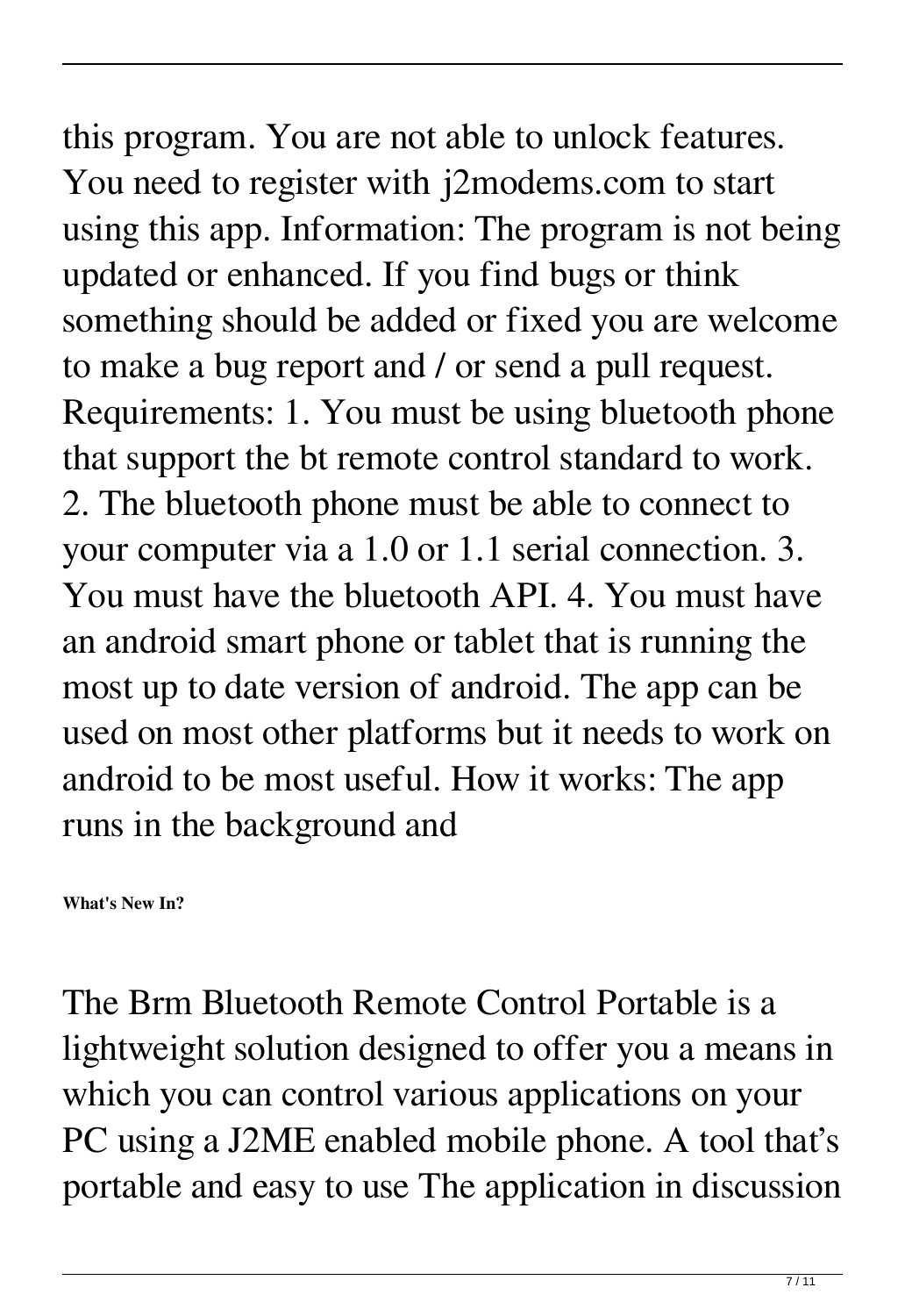is the portable version of Brm Bluetooth Remote Control which has its advantages. Not only does it leave your system registry alone because there is nothing to install but it can be run on virtually any machine from a simple USB device. It displays a userfriendly interface which makes it a very practical tool for on-the-fly situations when you need to create a quick profile or change an existing one. Transform your phone into a multimedia remote control Brm Bluetooth Remote Control Portable enables you to control PC applications such as Foobar2000, iTunes, PowerPoint and Winamp directly from a phone that is capable of using a Bluetooth connection. You are free to edit the existing profiles that come with the application or create new ones in a few simple steps. All you have to do is connect your phone to the computer, choose the button layout, info collectors and customize the buttons themselves. With the phone and PC in sync, pressing a button on the mobile device allows the application to recognize it and you can easily assign a custom label, action and appearance. That's all it takes and from that point on, you can remotely control computer apps and move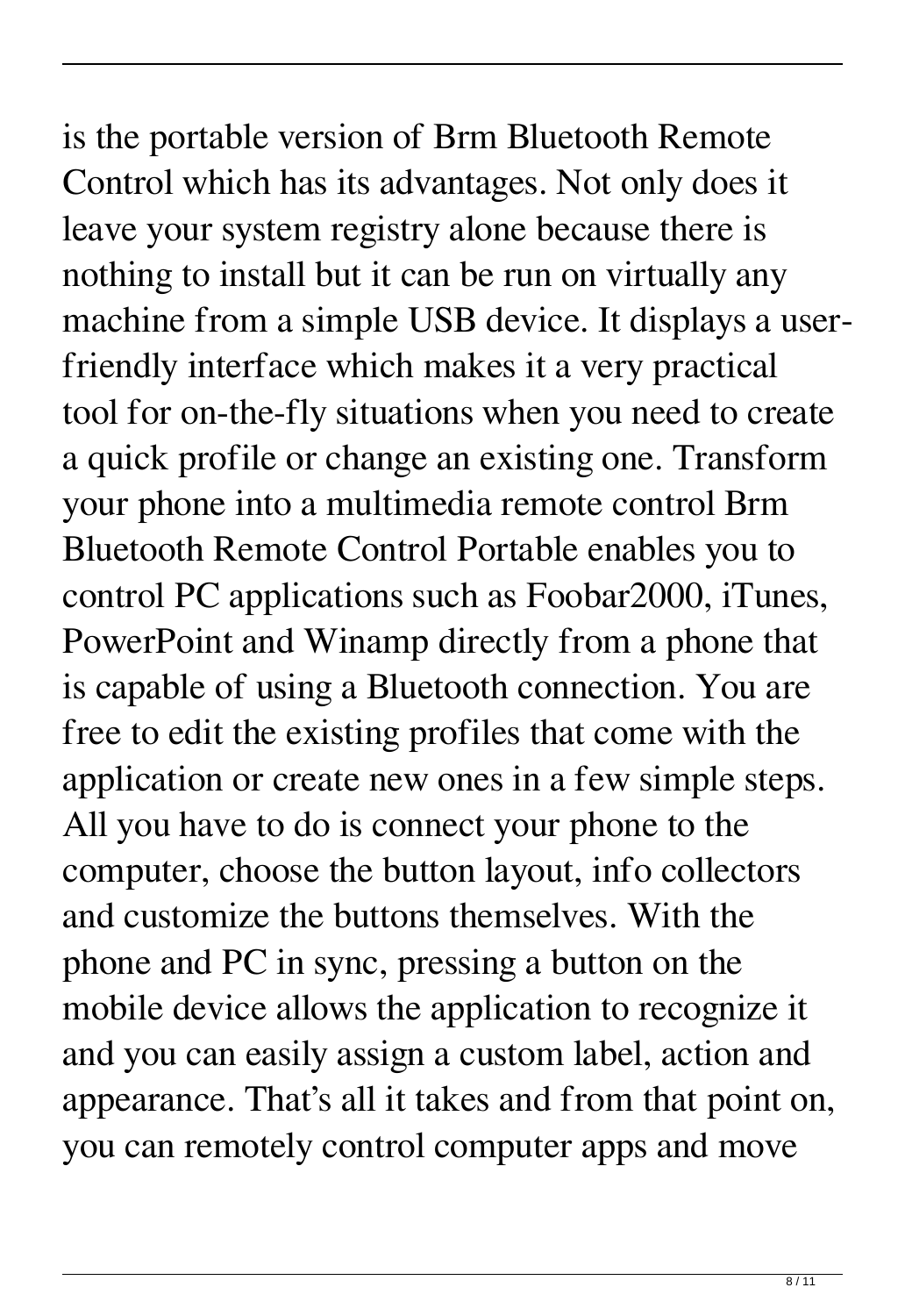the mouse cursor. Open source means more freedom to experiment If you feel that the application is limited and have some programming skills, Brm Bluetooth Remote Control Portable is offered as an open source software which means that you can use its code anyway you want to enhance it or add new features to the application. Brm Bluetooth Remote Control is a lightweight solution designed to offer you a means in which you can control various applications on your PC using a J2ME enabled mobile phone. A tool that's portable and easy to use The application in discussion is the portable version of Brm Bluetooth Remote Control which has its advantages. Not only does it leave your system registry alone because there is nothing to install but it can be run on virtually any machine from a simple USB device. It displays a user-friendly interface which makes it a very practical tool for on-the-fly situations when you need to create a quick profile or change an existing one. Transform your phone into a multimedia remote control Brm Bluetooth Remote Control Portable enables you to control PC applications such as Foobar2000, iTunes,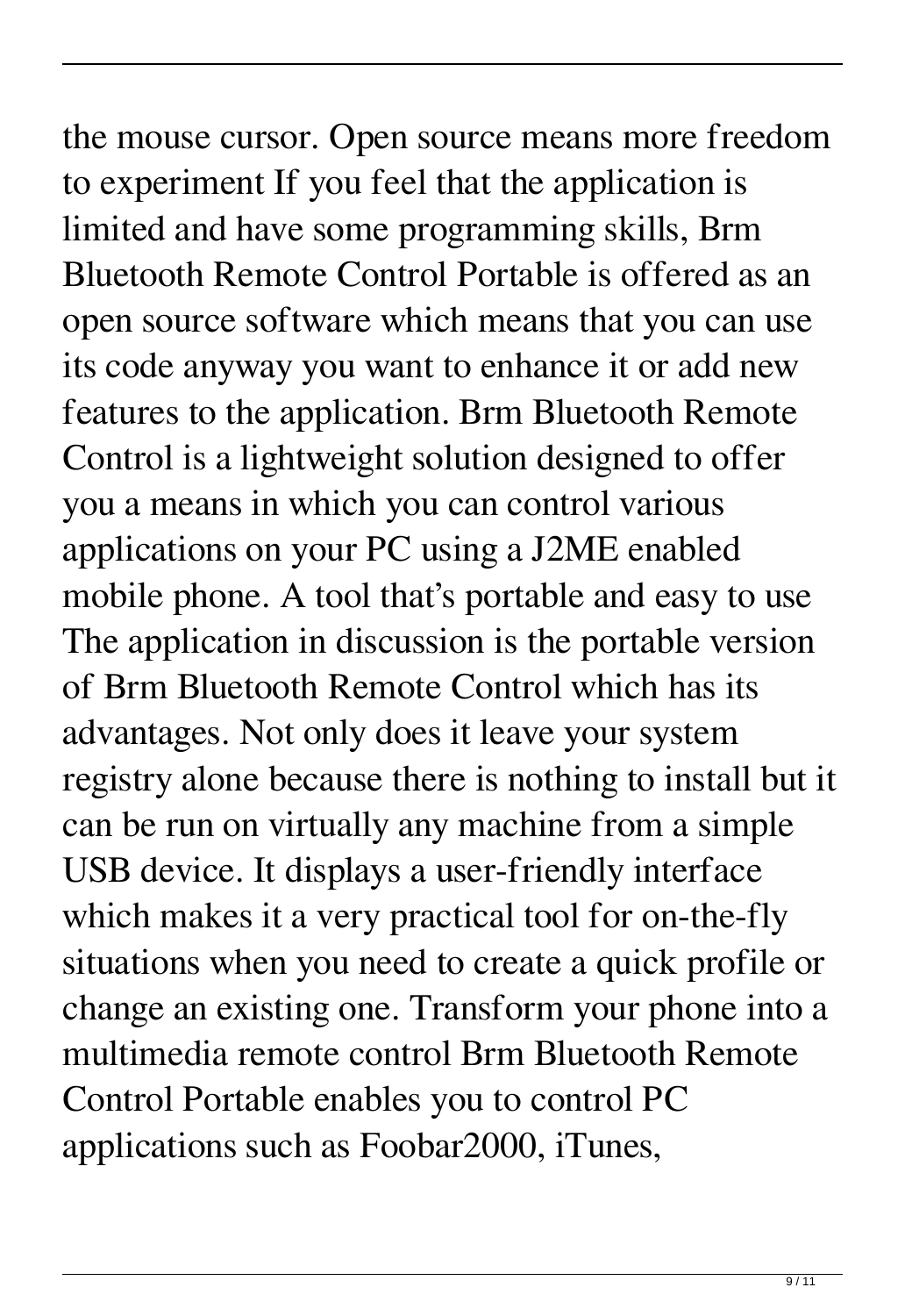PowerPoint and Winamp directly from a phone that is capable of using a Bluetooth connection. You are free to edit the existing profiles that come with the application or create new ones in a few simple steps. All you have to do is connect your